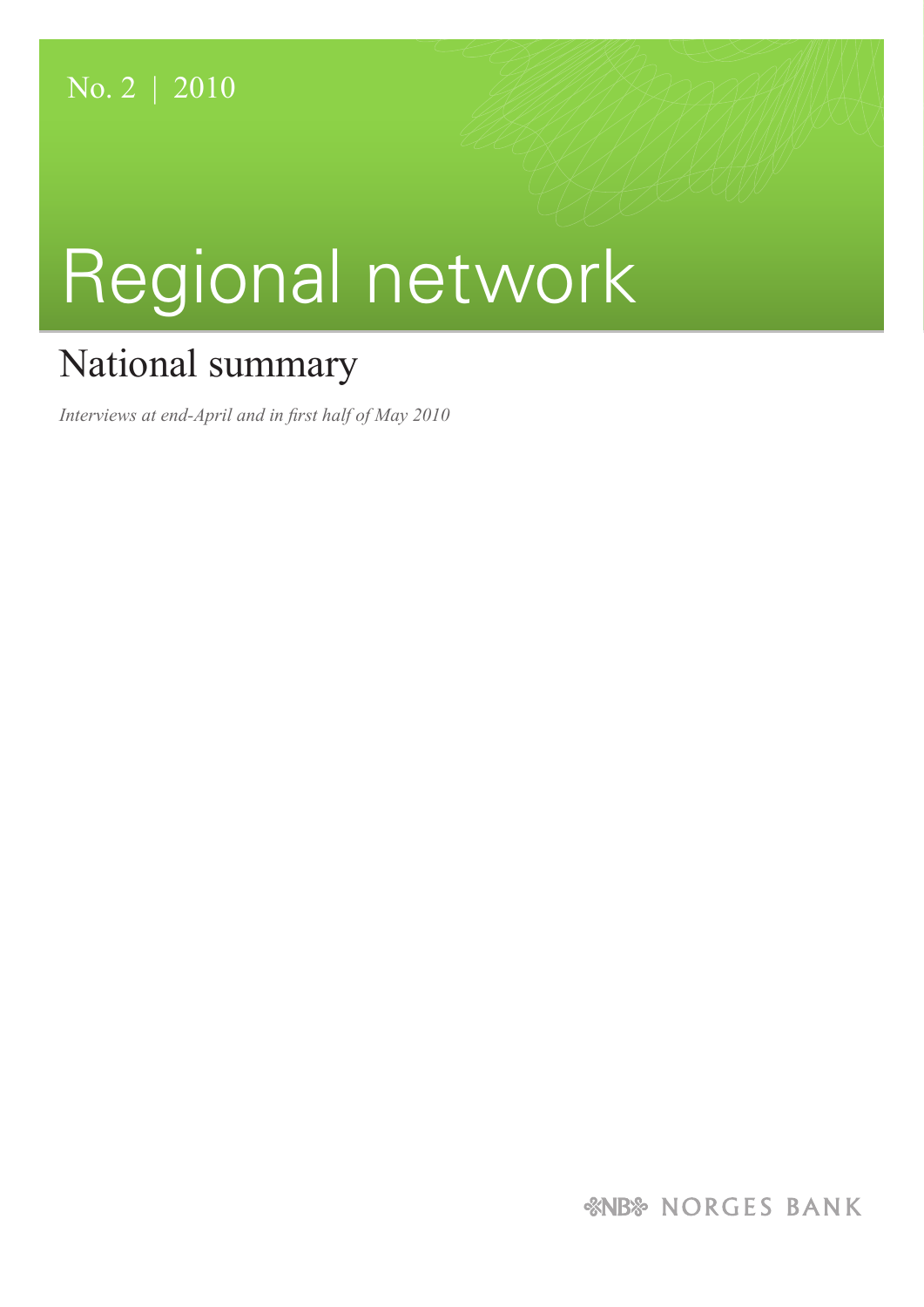### NATIONAL SUMMARY

Interviews were conducted at end-April and in the first half of May.

#### DEMAND, OUTPUT AND MARKET PROSPECTS

Growth in overall output has been moderate and has picked up since the previous round.

Manufacturing reported a marginal increase in activity. Contacts in the export industry reported moderate growth in output, as in the previous round. The fisheries, fish farming and metals industries contributed in particular to positive growth. A slight increase in order intake was reported, and contacts expect output growth to remain unchanged ahead. Activity in domestically oriented manufacturing had continued to edge down. The outlook has been revised down somewhat since the previous round and zero growth is expected for the next six months. Suppliers to the oil industry reported a further decline in activity, related to reduced project development and test drilling. Suppliers to the industry expected activity to pick up ahead.

Activity continued to fall in building and construction, albeit to a lesser extent than in the previous round. An increase in residential construction and public transport projects has curbed the fall somewhat. The decline in activity was to some extent due to cold winter weather. Order intake is no longer falling and contacts expected increased residential construction and road development projects to result in increased activity ahead.

Retail trade contacts reported that activity had picked up considerably since the previous round and become broader‐based. The rise was expected to continue, albeit at a somewhat slower pace than in the past three months.

The service industry reported a moderate increase in activity. The highest increase was in corporate services, where the recovery had picked up since the previous round. Market prospects indicate a moderate rise in activity ahead for both household and corporate services.

Market prospects have improved slightly since the previous round and, overall, a moderate rise in activity is expected. The improvement in market prospects was particularly marked in the oil supplier industry and in building and construction.

#### INVESTMENT

In general, contacts are planning to expand investment somewhat. Contacts in manufacturing are still planning to reduce investment spending, particularly in domestically oriented manufacturing. Investment is expected to increase in the other industries.

#### CAPACITY UTILISATION AND LABOUR SUPPLY

In this round, 22 per cent of enterprises reported that they would have some or considerable difficulty accommodating a rise in demand, and 13 per cent responded that labour would be a constraint on production if demand increased. The share experiencing general capacity problems is somewhat lower than in the previous round, while a slightly higher number regard